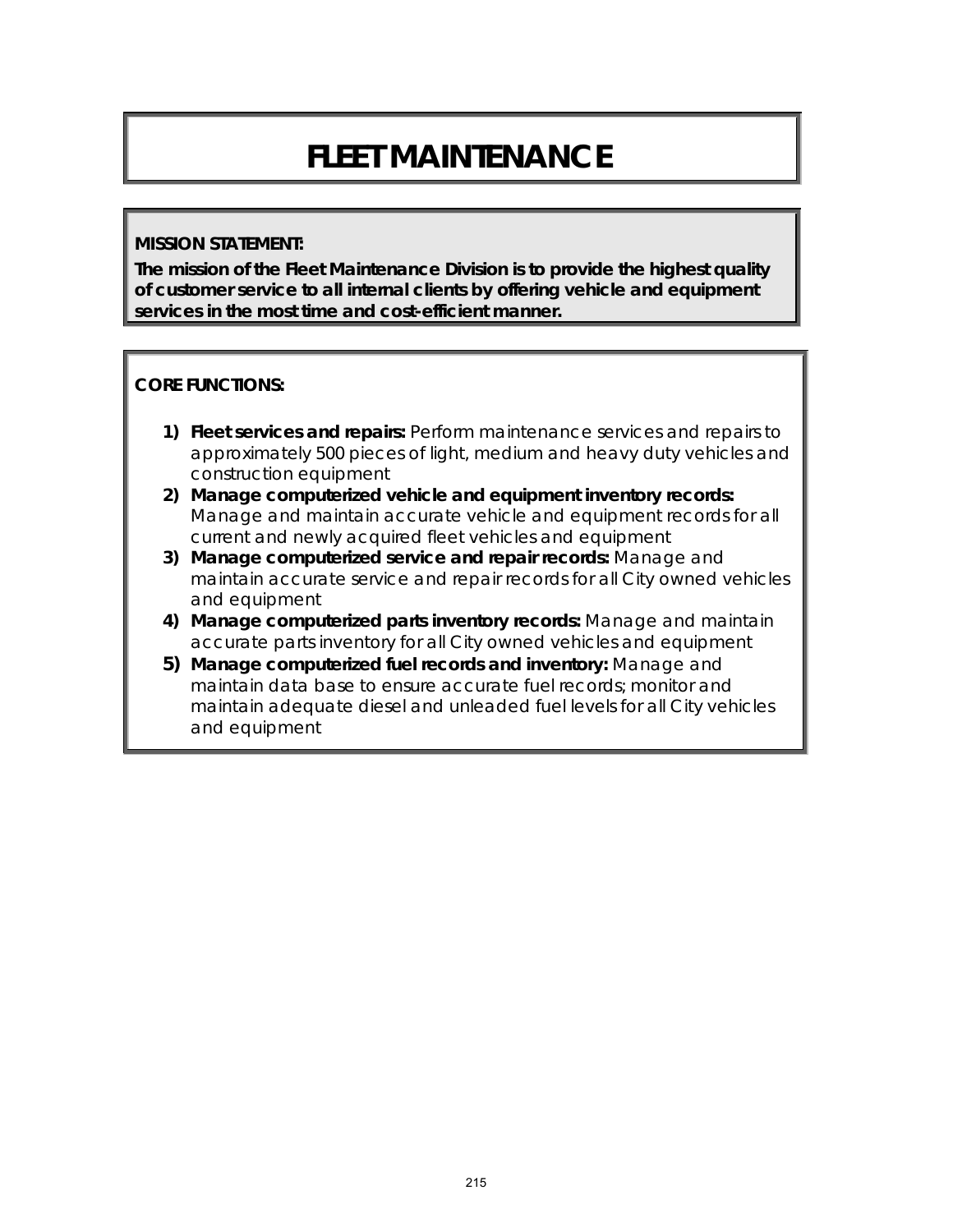# **2014-2015 WORK PLAN**

#### **CORE FUNCTION: #1 Fleet services and repairs**

**Action:** 

- Perform maintenance services and repairs to approximately 500 pieces of light, medium and heavy-duty vehicles and construction equipment
- Coordinate warranty repairs with various dealerships to minimize down time

#### **Activity Measurement:**

- Repair and return vehicles and/or equipment receiving routine maintenance within one business day
- Repair and return vehicles and/or equipment receiving non-routine maintenance within two business days
- Coordinate all City vehicles to get the required State Inspection performed annually

**Meets City Council's Premier Statement:** Cedar Hill is Safe.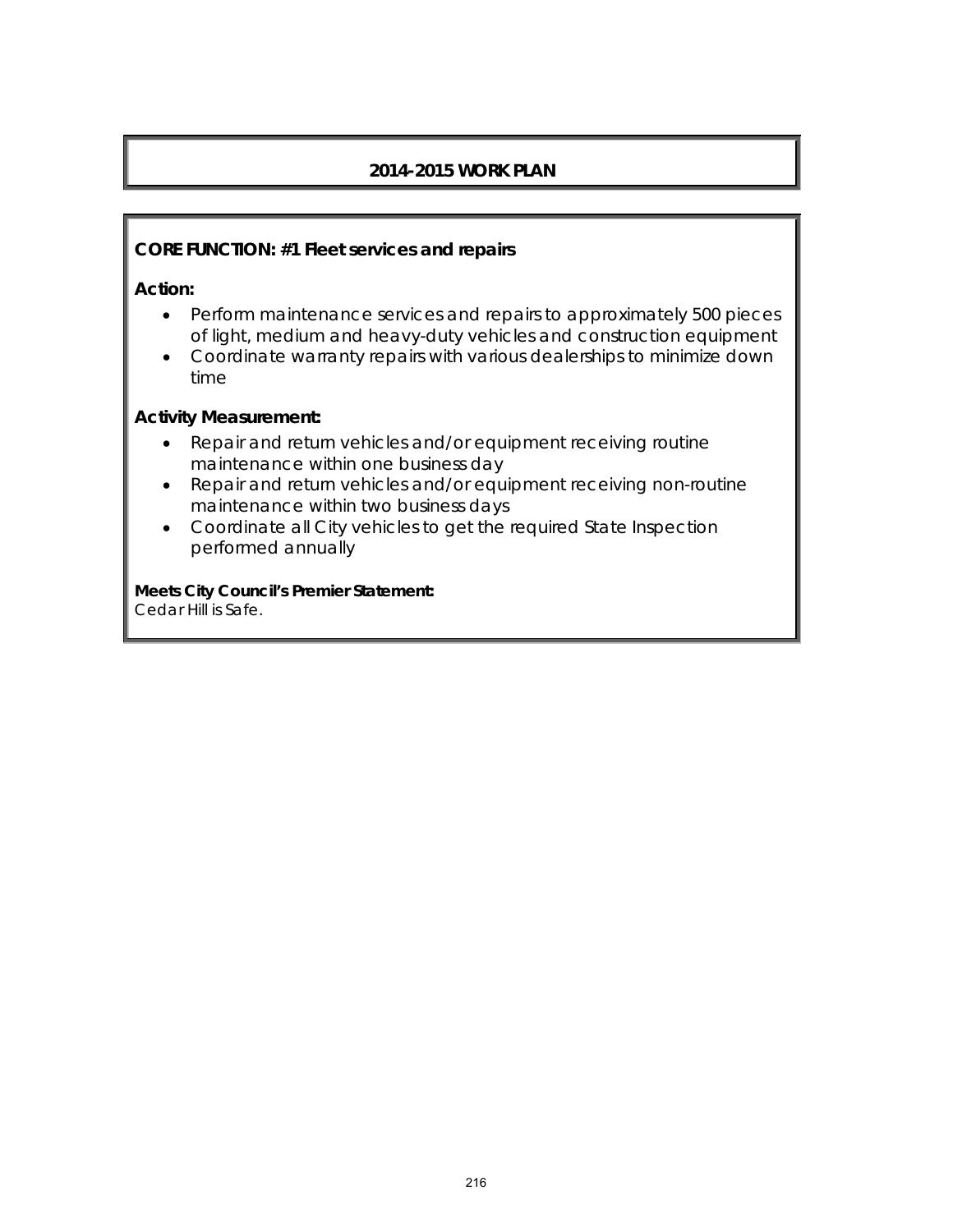## **CORE FUNCTION: #2 Manage computerized vehicle and equipment inventory records**

## **Action:**

- Manage and maintain accurate records for current and newly acquired fleet vehicles and equipment
- Provide and maintain accurate equipment records to respective departments
- Review equipment replacement requests submitted during annual budgeting period

#### **Activity Measurement:**

- Enter and assign equipment number records, financial information, VIN/Serial numbers and detailed descriptions on new vehicles within one business day
- Respond to requests for inventory records or reports of vehicles and equipment within one business day

**Meets City Council's Premier Statement:** Cedar Hill is Safe.

### **CORE FUNCTION: #3 Manage computerized service and repair records**

**Action:** 

- Manage and maintain accurate computerized service and repair records for all City vehicles and equipment
- Generate and code approximately 100 service requests monthly/1,200 annually
- Provide a monthly billing report to respective departments

#### **Activity Measurement:**

- Distribute billing reports for equipment and vehicle repairs monthly
- Respond to requests for maintenance records or reports of vehicles and equipment within one business day

**Meets City Council's Premier Statement:** Cedar Hill is Safe.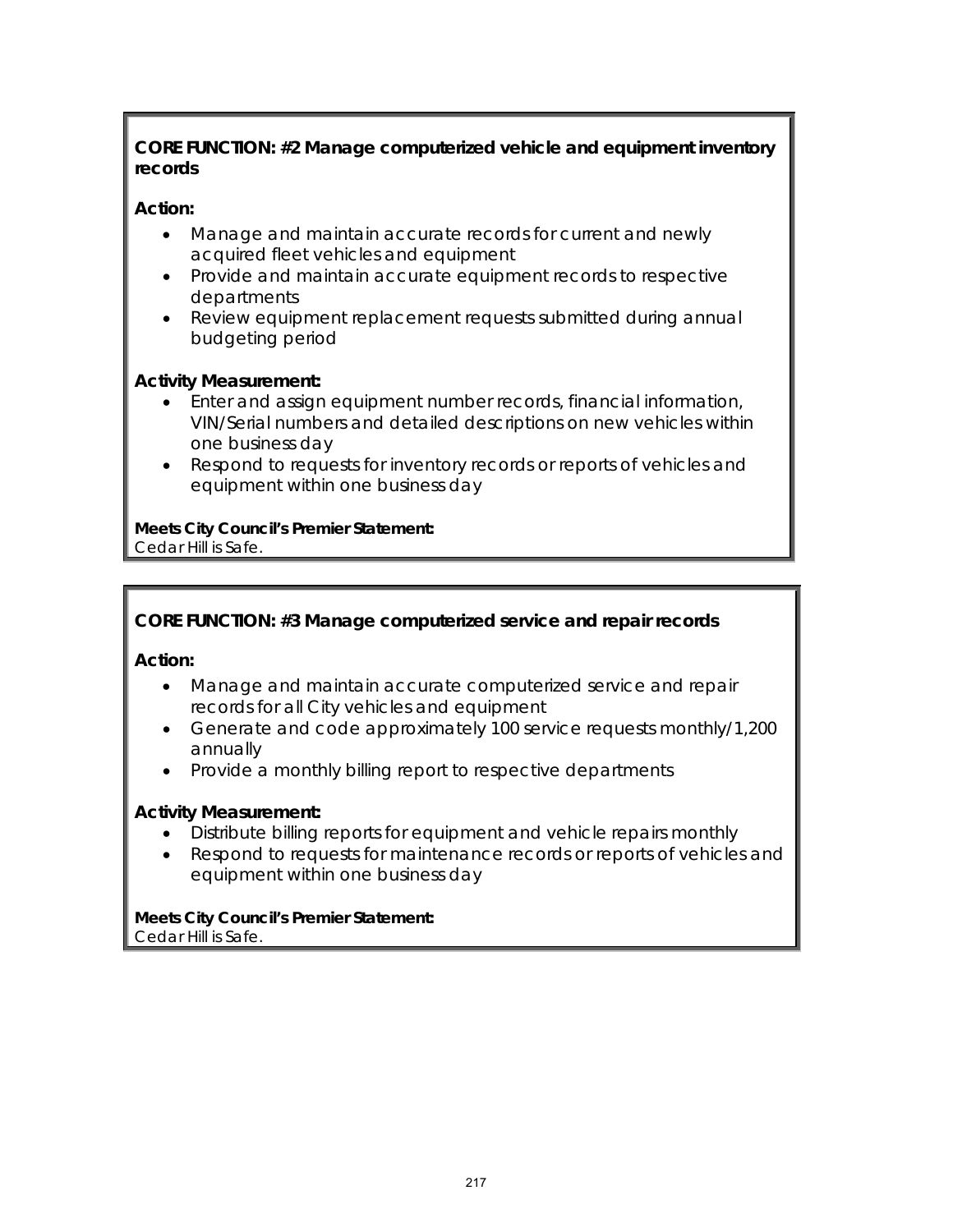### **CORE FUNCTION: #4 Manage computerized parts inventory records**

#### **Action:**

- Provide and maintain accurate parts inventory and records
- Conduct inventory audit

#### **Activity Measurement:**

- Update parts inventory and records daily
- Perform inventory audit annually for approximately 450 parts

#### **Meets City Council's Premier Statement:** Cedar Hill is Safe.

#### **CORE FUNCTION: #5 Manage computerized fuel records and inventory**

#### **Action:**

- Manage and maintain computerized database for all diesel and fuel inventory records
- Monitor and maintain adequate fuel supply
- Adhere to all local, state and federal regulatory guidelines for all of our fuel and diesel related inventory and equipment
- Provide fully-trained certified facility representatives to assist in meeting full compliance requirements through TCEQ (Texas Commission on Environmental Quality)

#### **Activity Measurement:**

- Provide a fuel usage report to respective departments monthly
- Respond to fuel inventory requests within one business day

#### **Meets City Council's Premier Statement:** Cedar Hill is Safe.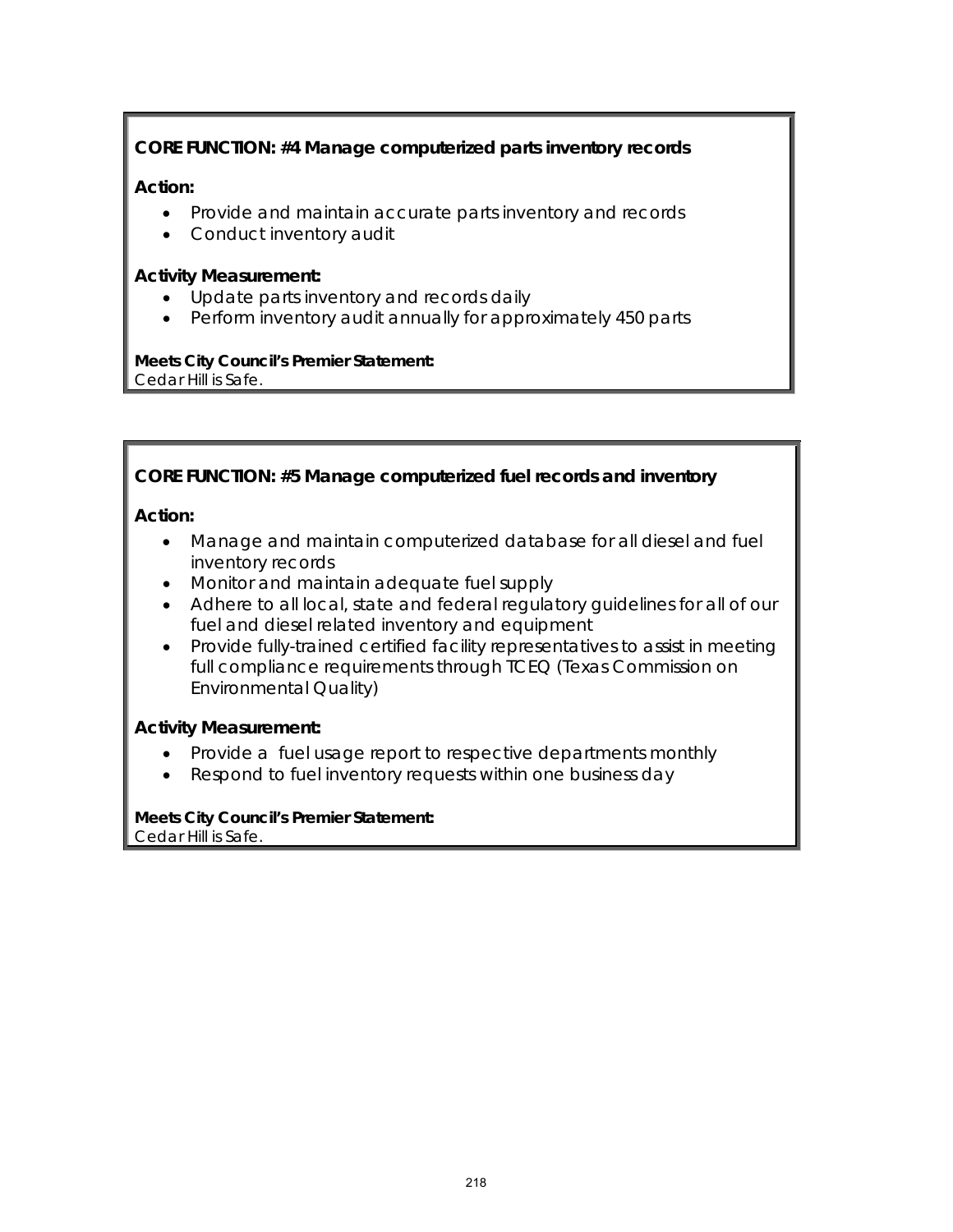#### **SUMMARY - FLEET MAINTENANCE**

| <b>EXPENDITURES</b>               |    | <b>ACTUAL</b> |    | <b>ACTUAL</b> |    | EST.          |               | <b>FISCAL YEAR 2014-2015</b> |              |                              |                |                 |
|-----------------------------------|----|---------------|----|---------------|----|---------------|---------------|------------------------------|--------------|------------------------------|----------------|-----------------|
|                                   |    | <b>FYE 12</b> |    | <b>FYE 13</b> |    | <b>FYE 14</b> |               | <b>CONTINUED</b>             |              | <b>GROWTH</b>                |                | <b>PROPOSED</b> |
| Personnel                         | \$ | 193.394       | \$ | 191.693       | \$ | 145.525       | \$            | 181.750                      | \$           | 181.750                      | $\mathfrak{L}$ | 181,750         |
| <b>Supplies</b>                   |    | 15.814        |    | 15.876        |    | 15.780        |               | 15,780                       |              | 15.780                       |                | 15,780          |
| Maintenance                       |    | 7,194         |    | 4.300         |    | 9.850         |               | 16,800                       |              | 16,800                       |                | 16,800          |
| Services                          |    | 7,896         |    | 6,407         |    | 6,275         |               | 6,295                        |              | 6,295                        |                | 6,295           |
| Utilities                         |    | 10.066        |    | 10.045        |    | 15.405        |               | 15,570                       |              | 15,570                       |                | 15.570          |
| Leases/Rentals                    |    | 6.547         |    | 5.861         |    | 13.455        |               | 14,270                       |              | 14,270                       |                | 14,270          |
| Sundry                            |    | 3,936         |    | 3,057         |    | 4,400         |               | 4,300                        |              | 4,300                        |                | 4,300           |
| <b>TOTAL Dept. Budget</b>         | \$ | 244,847       | \$ | 237,239       | \$ | 210,690       | \$            | 254,765                      | \$           | 254,765                      | \$             | 254,765         |
| <b>STAFFING</b>                   |    | <b>ACTUAL</b> |    | <b>ACTUAL</b> |    | EST.          |               |                              |              | <b>FISCAL YEAR 2014-2015</b> |                |                 |
|                                   |    | <b>FYE 12</b> |    | <b>FYE 13</b> |    | <b>FYE 14</b> |               | <b>CONTINUED</b>             |              | <b>GROWTH</b>                |                | <b>PROPOSED</b> |
| Fleet Superintendent              |    | 1.00          |    | 1.00          |    | 1.00          |               | 1.00                         |              | 1.00                         |                | 1.00            |
| Senior Mechanic                   |    | 1.00          |    | 1.00          |    | 1.00          | 1.00          |                              |              | 1.00                         |                | 1.00            |
| Mechanic                          |    | 1.00          |    | 1.00          |    | 1.00          |               | 1.00                         |              | 1.00                         |                | 1.00            |
| <b>TOTAL Department Staff</b>     |    | 3.00          |    | 3.00          |    | 3.00          |               | 3.00                         |              | 3.00                         |                | 3.00            |
| REPLACEMENT VEHICLES & EQUIPMENT: |    |               |    |               |    |               | <b>ACTUAL</b> |                              | <b>LEASE</b> |                              | <b>FUNDED</b>  |                 |
|                                   |    |               |    |               |    |               |               | COST                         |              | COST                         |                |                 |
| Tool Chests (3)                   |    |               |    |               |    |               | \$            | 5,000                        | \$           | 815                          |                | Yes             |
| <b>PROGRAMS:</b>                  |    |               |    |               |    |               |               | <b>PRIORITY</b>              |              | COST                         |                | <b>FUNDED</b>   |

N/A